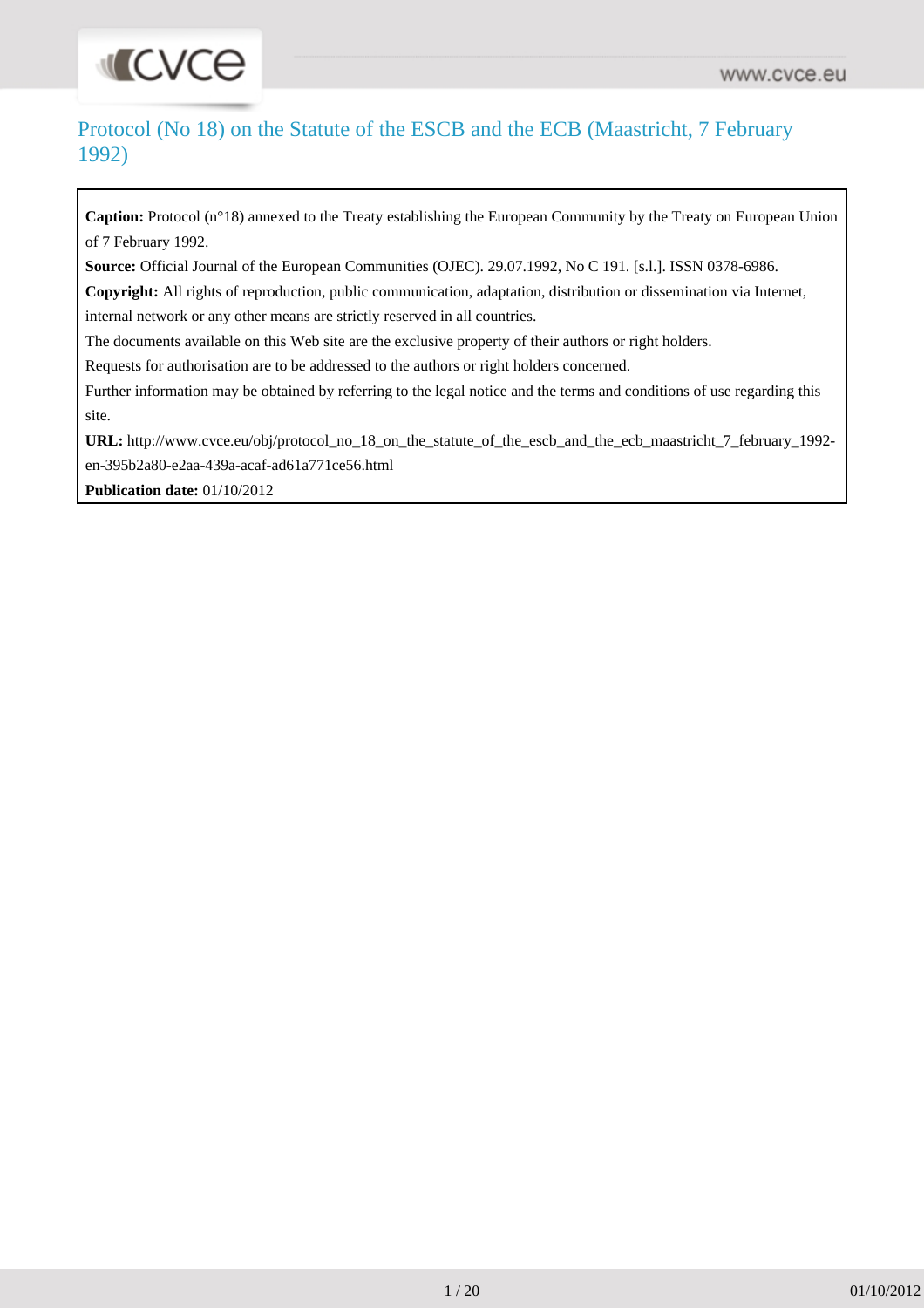

# **Protocol (No 18) on the Statute of the European System of Central Banks and of the European Central Bank**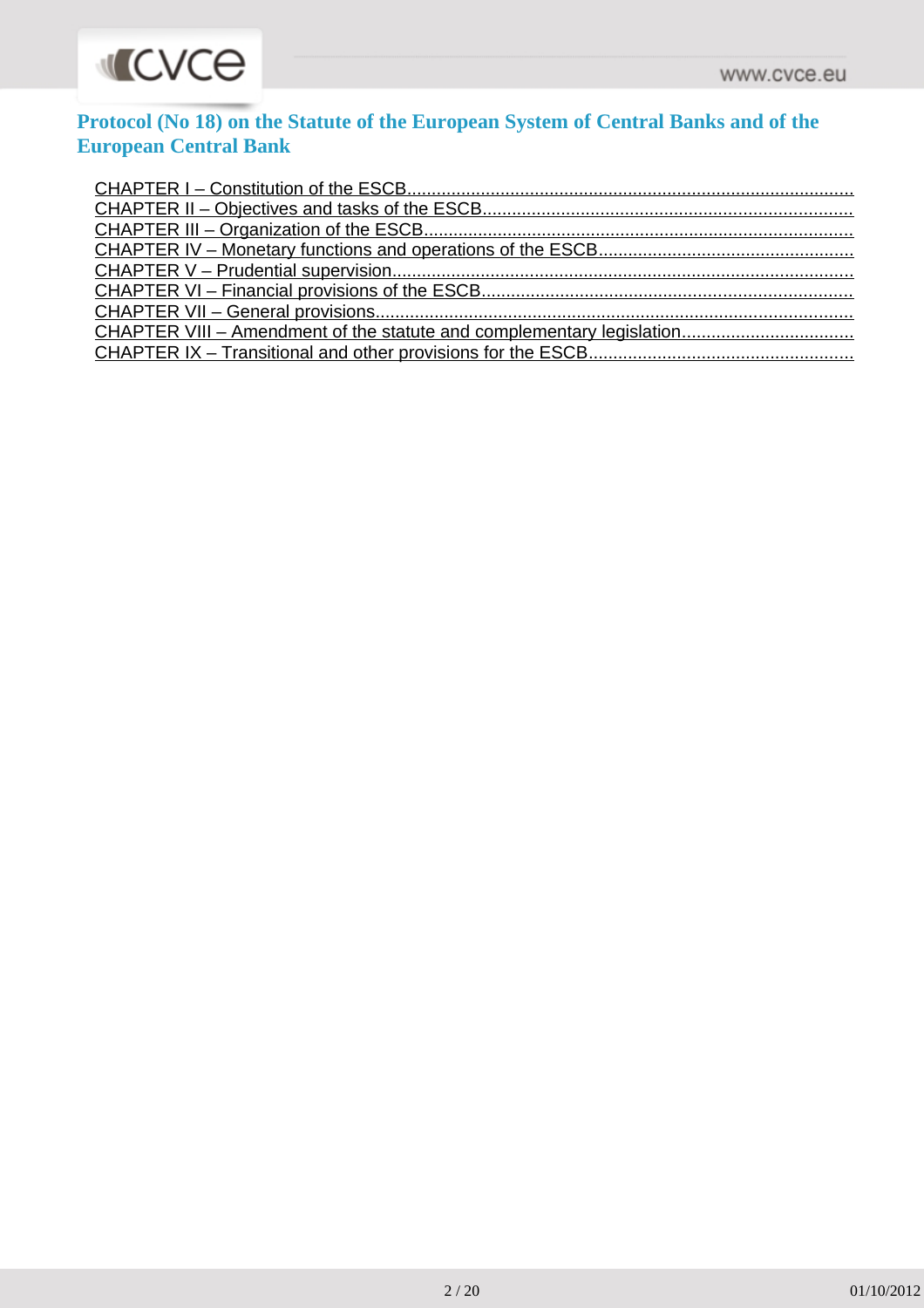#### THE HIGH CONTRACTING PARTIES,

**MICVCO** 

DESIRING to lay down the Statute of the European System of Central Banks and of the European Central Bank provided for in Article 4a of the Treaty establishing the European Community,

HAVE AGREED upon the following provisions, which shall be annexed to the Treaty establishing the European Community:

#### **CHAPTER I – Constitution of the ESCB**

#### **Article 1 The European System of Central Banks**

1.1. The European System of Central Banks (ESCB) and the European Central Bank (ECB) shall be established in accordance with Article 4a of this Treaty; they shall perform their tasks and carry on their activities in accordance with the provisions of this Treaty and of this Statute.

1.2. In accordance with Article 106(1) of this Treaty, the ESCB shall be composed of the ECB and of the central banks of the Member States ('national central banks`). The Institut monétaire luxembourgeois will be the central bank of Luxembourg.

#### **CHAPTER II – Objectives and tasks of the ESCB**

#### **Article 2 Objectives**

In accordance with Article 105(1) of this Treaty, the primary objective of the ESCB shall be to maintain price stability. Without prejudice to the objective of price stability, it shall support the general economic policies in the Community with a view to contributing to the achievement of the objectives of the Community as laid down in Article 2 of this Treaty. The ESCB shall act in accordance with the principle of an open market economy with free competition, favouring an efficient allocation of resources, and in compliance with the principles set out in Article 3a of this Treaty.

#### **Article 3 Tasks**

3.1. In accordance with Article 105(2) of this Treaty, the basic tasks to be carried out through the ESCB shall be:

- to define and implement the monetary policy of the Community;

- to conduct foreign exchange operations consistent with the provisions of Article 109 of this Treaty;
- to hold and manage the official foreign reserves of the Member States;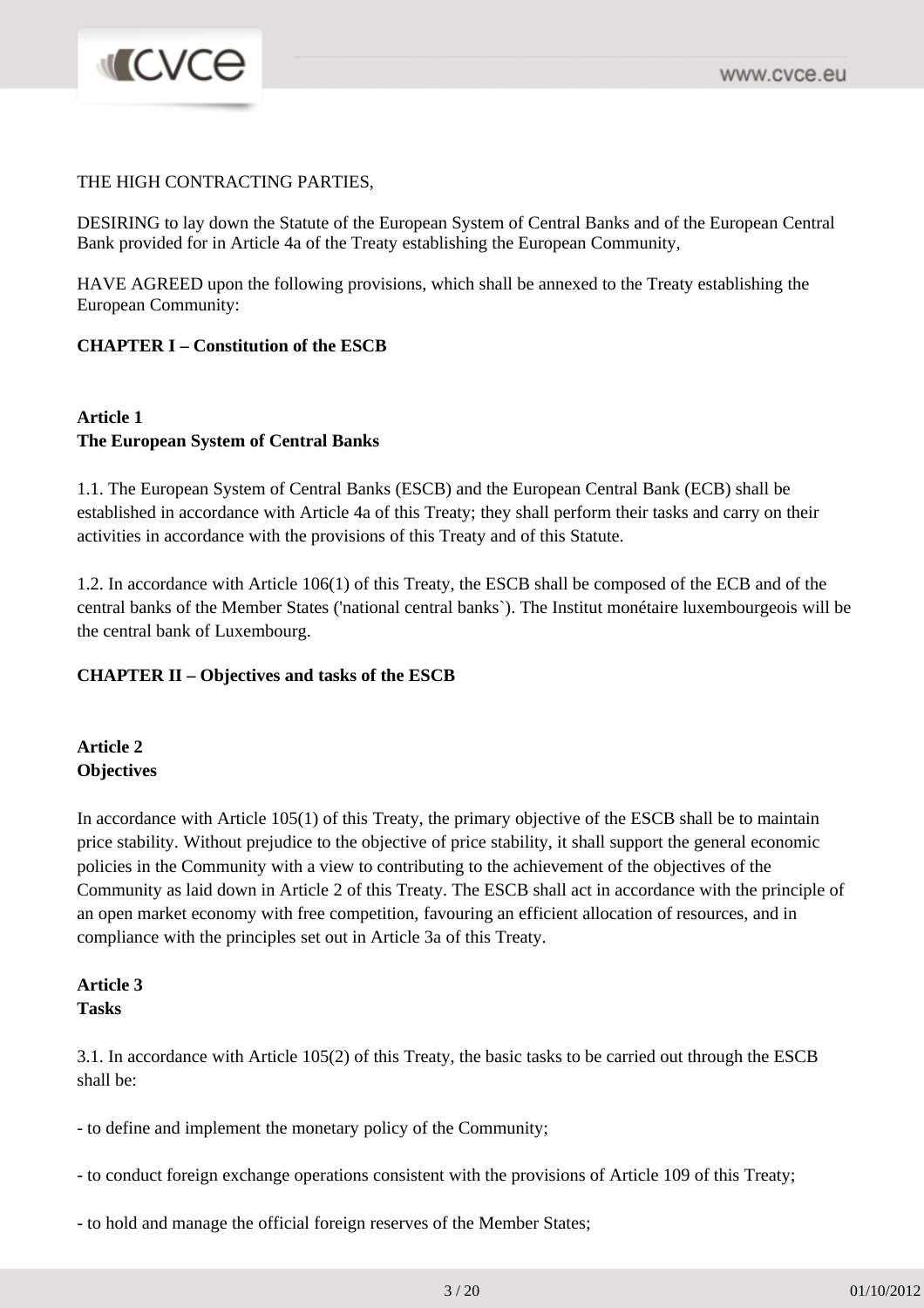# **INCVCE**

- to promote the smooth operation of payment systems.

3.2. In accordance with Article 105(3) of this Treaty, the third indent of Article 3.1 shall be without prejudice to the holding and management by the governments of Member States of foreign exchange working balances.

3.3. In accordance with Article 105(5) of this Treaty, the ESCB shall contribute to the smooth conduct of policies pursued by the competent authorities relating to the prudential supervision of credit institutions and the stability of the financial system.

#### **Article 4 Advisory functions**

In accordance with Article 105(4) of this Treaty:

(a) the ECB shall be consulted:

- on any proposed Community act in its fields of competence;

- by national authorities regarding any draft legislative provision in its fields of competence, but within the limits and under the conditions set out by the Council in accordance with the procedure laid down in Article 42;

(b) the ECB may submit opinions to the appropriate Community institutions or bodies or to national authorities on matters in its fields of competence.

#### **Article 5 Collection of statistical information**

5.1. In order to undertake the tasks of the ESCB, the ECB, assisted by the national central banks, shall collect the necessary statistical information either from the competent national authorities or directly from economic agents. For these purposes it shall cooperate with the Community institutions or bodies and with the competent authorities of the Member States or third countries and with international organizations.

5.2. The national central banks shall carry out, to the extent possible, the tasks described in Article 5.1.

5.3. The ECB shall contribute to the harmonization, where necessary, of the rules and practices governing the collection, compilation and distribution of statistics in the areas within its fields of competence.

5.4. The Council, in accordance with the procedure laid down in Article 42, shall define the natural and legal persons subject to reporting requirements, the confidentiality regime and the appropriate provisions for enforcement.

## **Article 6 International cooperation**

6.1. In the field of international cooperation involving the tasks entrusted to the ESCB, the ECB shall decide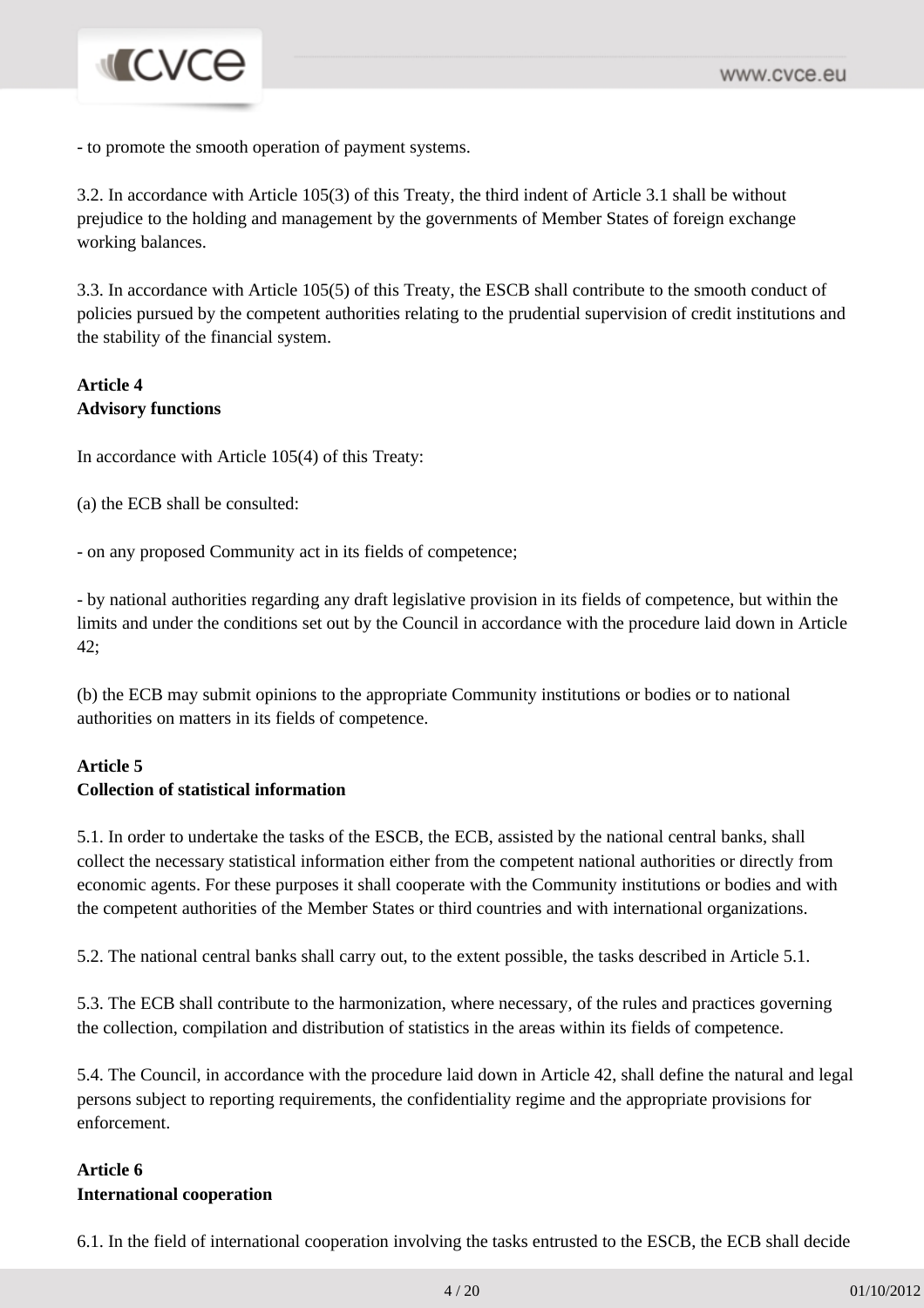# **INCVCe**

how the ESCB shall be represented.

6.2. The ECB and, subject to its approval, the national central banks may participate in international monetary institutions.

6.3. Articles 6.1 and 6.2 shall be without prejudice to Article 109(4) of this Treaty.

### **CHAPTER III – Organization of the ESCB**

## **Article 7 Independence**

In accordance with Article 107 of this Treaty, when exercising the powers and carrying out the tasks and duties conferred upon them by this Treaty and this Statute, neither the ECB, nor a national central bank, nor any member of their decision-making bodies shall seek or take instructions from Community institutions or bodies, from any government of a Member State or from any other body. The Community institutions and bodies and the governments of the Member States undertake to respect this principle and not to seek to influence the members of the decision-making bodies of the ECB or of the national central banks in the performance of their tasks.

# **Article 8 General principle**

The ESCB shall be governed by the decision-making bodies of the ECB.

## **Article 9 The European Central Bank**

9.1. The ECB which, in accordance with Article 106(2) of this Treaty, shall have legal personality, shall enjoy in each of the Member States the most extensive legal capacity accorded to legal persons under its law; it may, in particular, acquire or dispose of movable and immovable property and may be a party to legal proceedings.

9.2. The ECB shall ensure that the tasks conferred upon the ESCB under Article 105(2), (3) and (5) of this Treaty are implemented either by its own activities pursuant to this Statute or through the national central banks pursuant to Articles 12.1 and 14.

9.3. In accordance with Article 106(3) of this Treaty, the decision-making bodies of the ECB shall be the Governing Council and the Executive Board.

## **Article 10 The Governing Council**

10.1. In accordance with Article 109a(1) of this Treaty, the Governing Council shall comprise the members of the Executive Board of the ECB and the Governors of the national central banks.

10.2. Subject to Article 10.3, only members of the Governing Council present in person shall have the right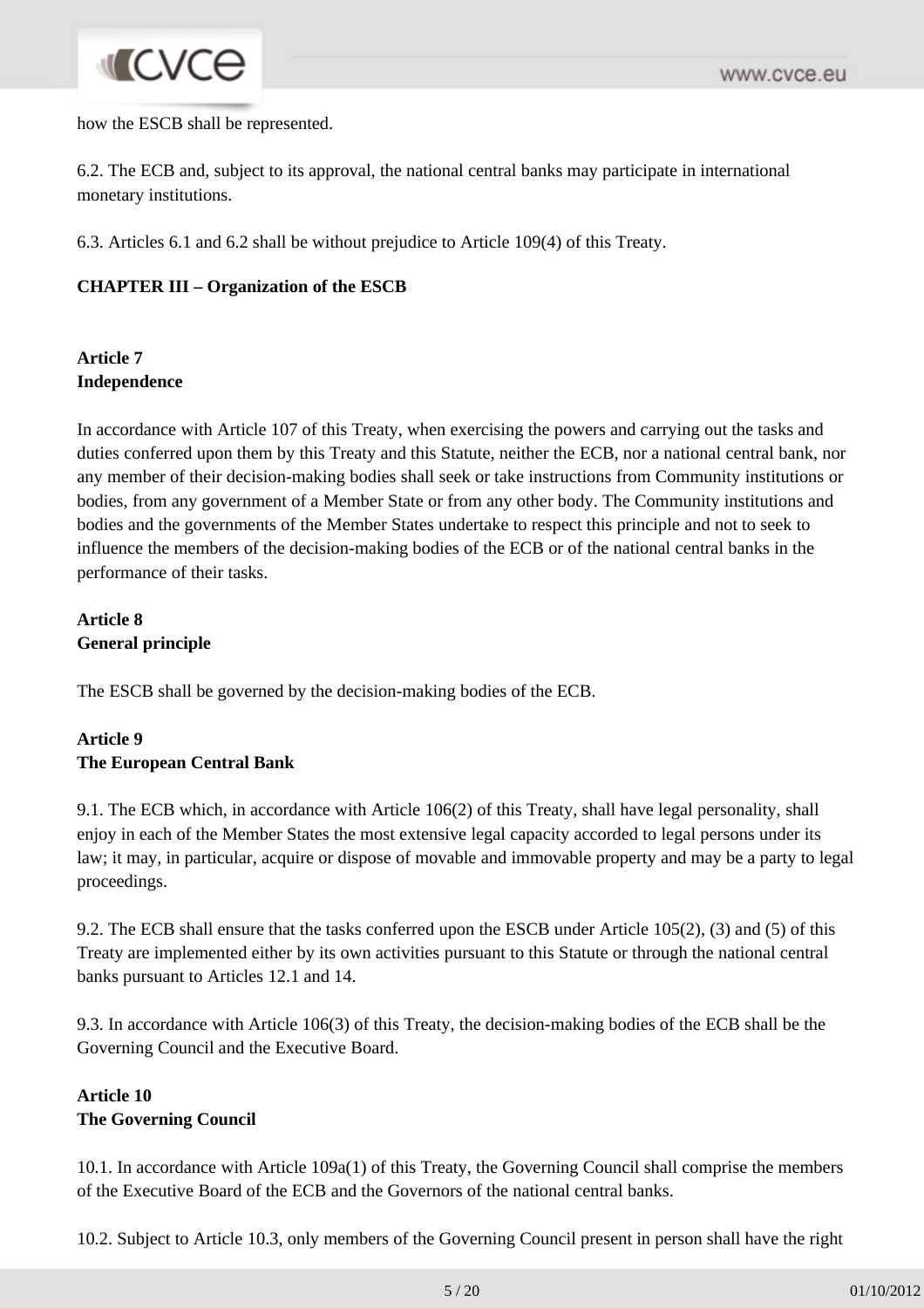# **MCVCe**

to vote. By way of derogation from this rule, the Rules of Procedure referred to in Article 12.3 may lay down that members of the Governing Council may cast their vote by means of teleconferencing. These rules shall also provide that a member of the Governing Council who is prevented from voting for a prolonged period may appoint an alternate as a member of the Governing Council.

Subject to Articles 10.3 and 11.3, each member of the Governing Council shall have one vote. Save as otherwise provided for in this Statute, the Governing Council shall act by a simple majority. In the event of a tie, the President shall have the casting vote.

In order for the Governing Council to vote, there shall be a quorum of two-thirds of the members. If the quorum is not met, the President may convene an extraordinary meeting at which decisions may be taken without regard to the quorum.

10.3. For any decisions to be taken under Articles 28, 29, 30, 32, 33 and 51, the votes in the Governing Council shall be weighted according to the national central banks' shares in the subscribed capital of the ECB. The weights of the votes of the members of the Executive Board shall be zero. A decision requiring a qualified majority shall be adopted if the votes cast in favour represent at least two thirds of the subscribed capital of the ECB and represent at least half of the shareholders. If a Governor is unable to be present, he may nominate an alternate to cast his weighted vote.

10.4. The proceedings of the meetings shall be confidential. The Governing Council may decide to make the outcome of its deliberations public.

10.5. The Governing Council shall meet at least ten times a year.

## **Article 11 The Executive Board**

11.1. In accordance with Article 109a(2)(a) of this Treaty, the Executive Board shall comprise the President, the Vice-President and four other members.

The members shall perform their duties on a full-time basis. No member shall engage in any occupation, whether gainful or not, unless exemption is exceptionally granted by the Governing Council.

11.2. In accordance with Article 109a(2)(b) of this Treaty, the President, the Vice-President and the other Members of the Executive Board shall be appointed from among persons of recognized standing and professional experience in monetary or banking matters by common accord of the governments of the Member States at the level of the Heads of State or of Government, on a recommendation from the Council after it has consulted the European Parliament and the Governing Council.

Their term of office shall be 8 years and shall not be renewable.

Only nationals of Member States may be members of the Executive Board.

11.3. The terms and conditions of employment of the members of the Executive Board, in particular their salaries, pensions and other social security benefits shall be the subject of contracts with the ECB and shall be fixed by the Governing Council on a proposal from a Committee comprising three members appointed by the Governing Council and three members appointed by the Council. The members of the Executive Board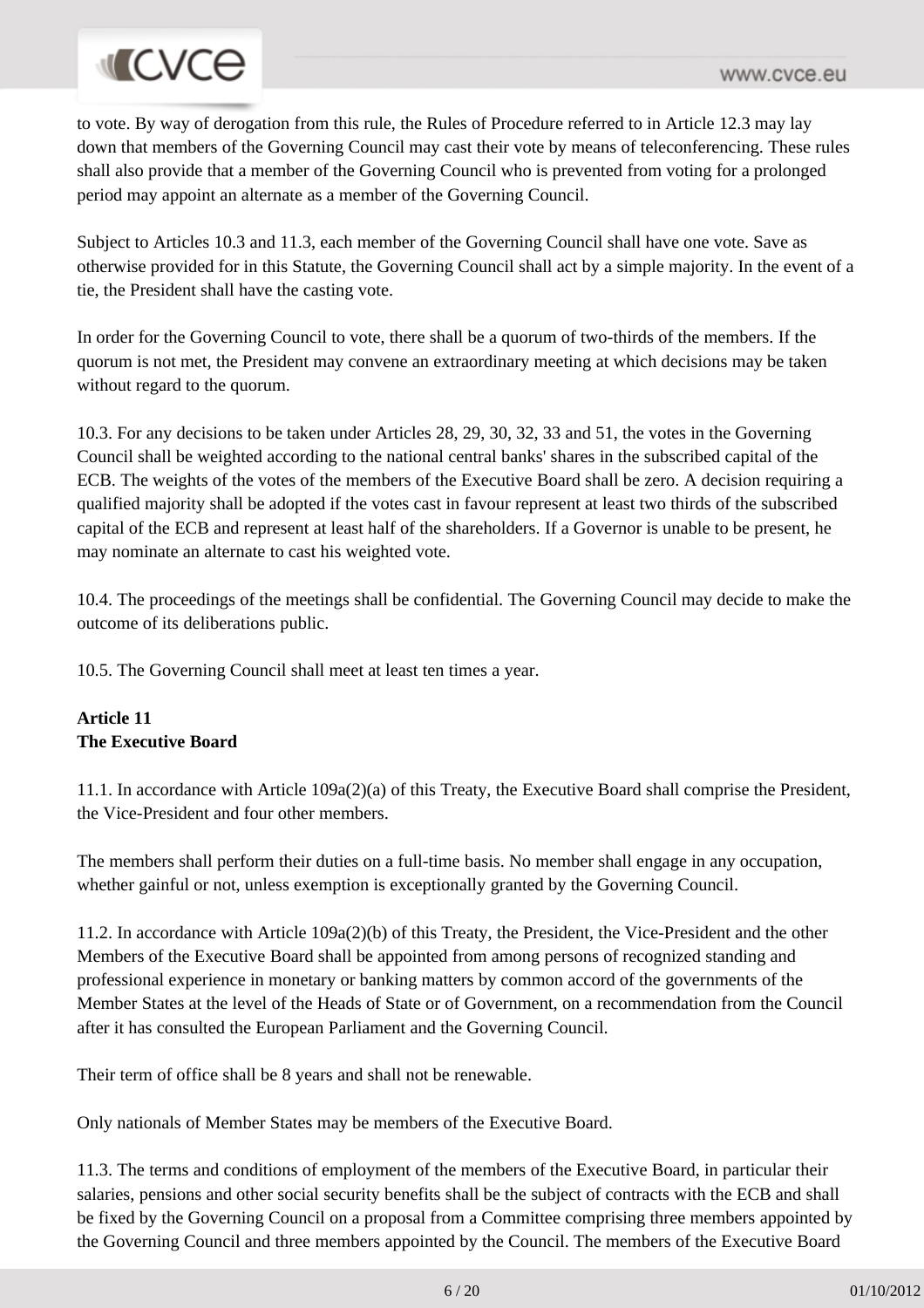# **INCVCE**

shall not have the right to vote on matters referred to in this paragraph.

11.4. If a member of the Executive Board no longer fulfils the conditions required for the performance of his duties or if he has been guilty of serious misconduct, the Court of Justice may, on application by the Governing Council or the Executive Board, compulsorily retire him.

11.5. Each member of the Executive Board present in person shall have the right to vote and shall have, for that purpose, one vote. Save as otherwise provided, the Executive Board shall act by a simple majority of the votes cast. In the event of a tie, the President shall have the casting vote. The voting arrangements shall be specified in the Rules of Procedure referred to in Article 12.3.

11.6. The Executive Board shall be responsible for the current business of the ECB.

11.7. Any vacancy on the Executive Board shall be filled by the appointment of a new member in accordance with Article 11.2.

# **Article 12 Responsibilities of the decision-making bodies**

12.1. The Governing Council shall adopt the guidelines and take the decisions necessary to ensure the performance of the tasks entrusted to the ESCB under this Treaty and this Statute. The Governing Council shall formulate the monetary policy of the Community including, as appropriate, decisions relating to intermediate monetary objectives, key interest rates and the supply of reserves in the ESCB, and shall establish the necessary guidelines for their implementation.

The Executive Board shall implement monetary policy in accordance with the guidelines and decisions laid down by the Governing Council. In doing so the Executive Board shall give the necessary instructions to national central banks. In addition the Executive Board may have certain powers delegated to it where the Governing Council so decides.

To the extent deemed possible and appropriate and without prejudice to the provisions of this Article, the ECB shall have recourse to the national central banks to carry out operations which form part of the tasks of the ESCB.

12.2. The Executive Board shall have responsibility for the preparation of meetings of the Governing Council.

12.3. The Governing Council shall adopt Rules of Procedure which determine the internal organization of the ECB and its decision-making bodies.

12.4. The Governing Council shall exercise the advisory functions referred to in Article 4.

12.5. The Governing Council shall take the decisions referred to in Article 6.

#### **Article 13 The President**

13.1. The President or, in his absence, the Vice-President shall chair the Governing Council and the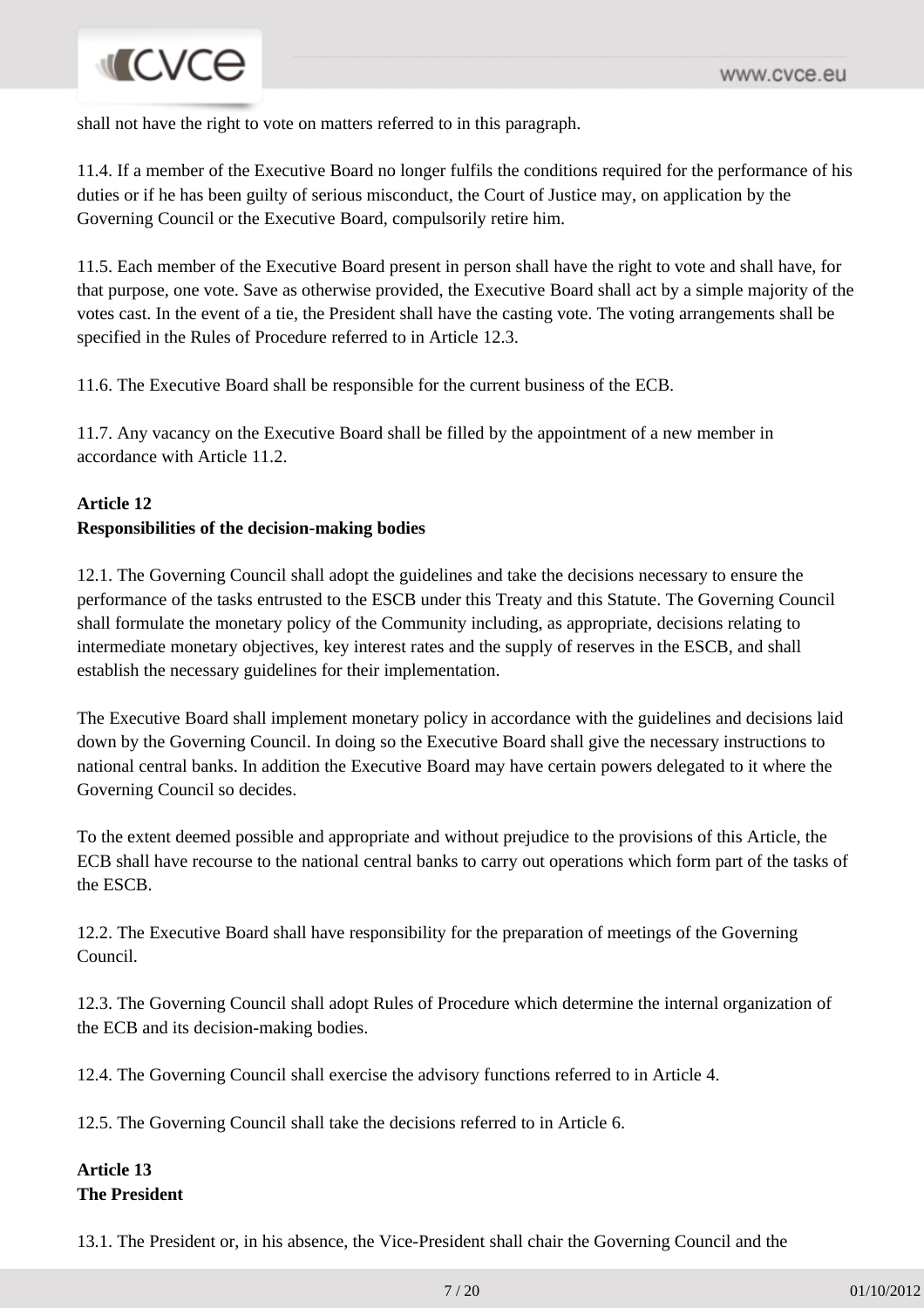# **MICVCO**

#### Executive Board of the ECB.

13.2. Without prejudice to Article 39, the President or his nominee shall represent the ECB externally.

## **Article 14 National central banks**

14.1. In accordance with Article 108 of this Treaty, each Member State shall ensure, at the latest at the date of the establishment of the ESCB, that its national legislation, including the statutes of its national central bank, is compatible with this Treaty and this Statute.

14.2. The statutes of the national central banks shall, in particular, provide that the term of office of a Governor of a national central bank shall be no less than 5 years.

A Governor may be relieved from office only if he no longer fulfils the conditions required for the performance of his duties or if he has been guilty of serious misconduct. A decision to this effect may be referred to the Court of Justice by the Governor concerned or the Governing Council on grounds of infringement of this Treaty or of any rule of law relating to its application. Such proceedings shall be instituted within two months of the publication of the decision or of its notification to the plaintiff or, in the absence thereof, of the day on which it came to the knowledge of the latter, as the case may be.

14.3. The national central banks are an integral part of the ESCB and shall act in accordance with the guidelines and instructions of the ECB. The Governing Council shall take the necessary steps to ensure compliance with the guidelines and instructions of the ECB, and shall require that any necessary information be given to it.

14.4. National central banks may perform functions other than those specified in this Statute unless the Governing Council finds, by a majority of two thirds of the votes cast, that these interfere with the objectives and tasks of the ESCB. Such functions shall be performed on the responsibility and liability of national central banks and shall not be regarded as being part of the functions of the ESCB.

# **Article 15 Reporting commitments**

15.1. The ECB shall draw up and publish reports on the activities of the ESCB at least quarterly.

15.2. A consolidated financial statement of the ESCB shall be published each week.

15.3. In accordance with Article 109b(3) of this Treaty, the ECB shall address an annual report on the activities of the ESCB and on the monetary policy of both the previous and the current year to the European Parliament, the Council and the Commission, and also to the European Council.

15.4. The reports and statements referred to in this Article shall be made available to interested parties free of charge.

**Article 16 Bank notes**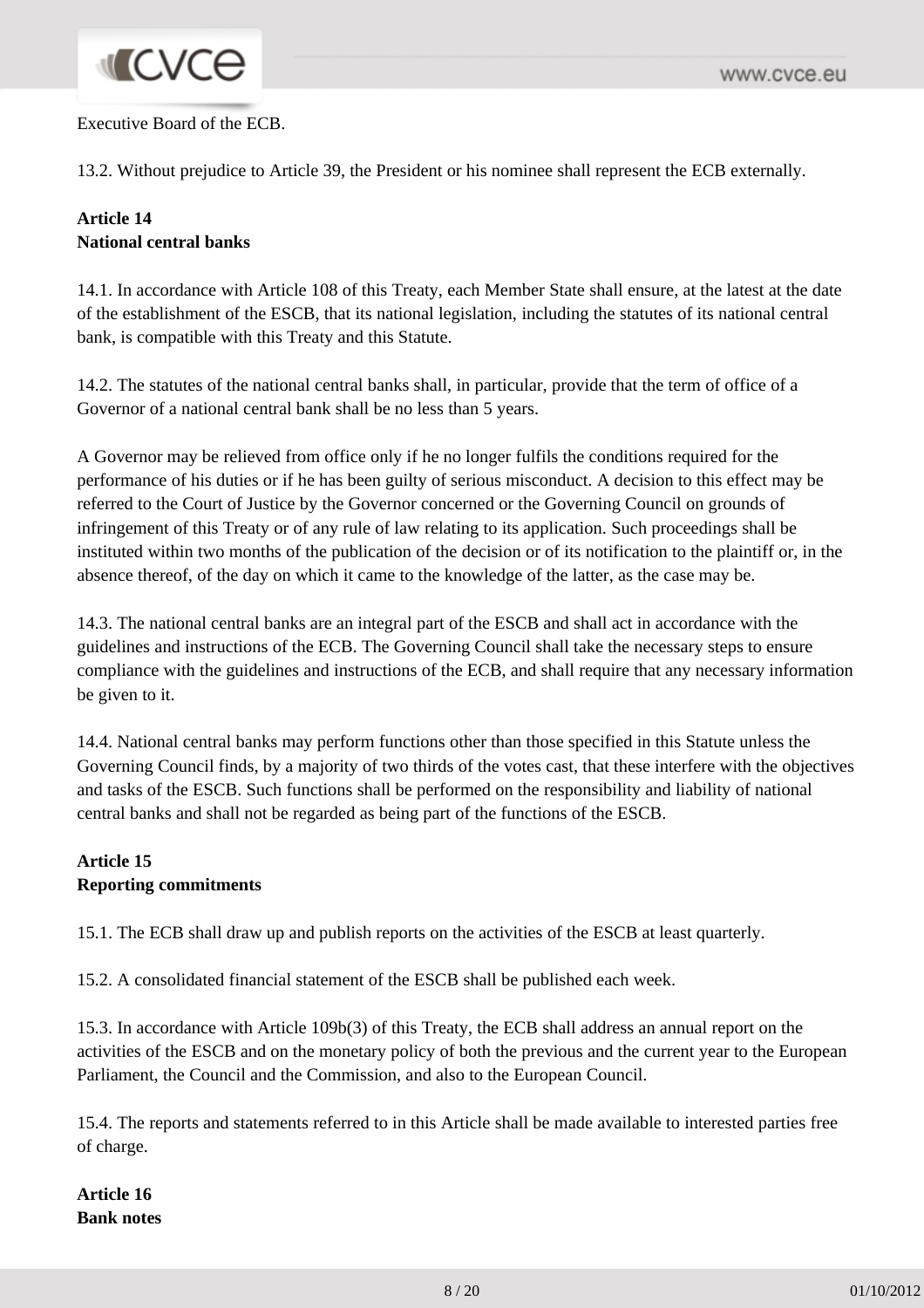In accordance with Article 105a(1) of this Treaty, the Governing Council shall have the exclusive right to authorize the issue of bank notes within the Community. The ECB and the national central banks may issue such notes. The bank notes issued by the ECB and the national central banks shall be the only such notes to have the status of legal tender within the Community.

The ECB shall respect as far as possible existing practices regarding the issue and design of bank notes.

#### **CHAPTER IV – Monetary functions and operations of the ESCB**

#### **Article 17 Accounts with the ECB and the national central banks**

In order to conduct their operations, the ECB and the national central banks may open accounts for credit institutions, public entities and other market participants and accept assets, including book-entry securities, as collateral.

#### **Article 18 Open market and credit operations**

18.1. In order to achieve the objectives of the ESCB and to carry out its tasks, the ECB and the national central banks may:

- operate in the financial markets by buying and selling outright (spot and forward) or under repurchase agreement and by lending or borrowing claims and marketable instruments, whether in Community or in non-Community currencies, as well as precious metals;

- conduct credit operations with credit institutions and other market participants, with lending being based on adequate collateral.

18.2. The ECB shall establish general principles for open market and credit operations carried out by itself or the national central banks, including for the announcement of conditions under which they stand ready to enter into such transactions.

## **Article 19 Minimum reserves**

19.1. Subject to Article 2, the ECB may require credit institutions established in Member States to hold minimum reserves on accounts with the ECB and national central banks in pursuance of monetary policy objectives. Regulations concerning the calculation and determination of the required minimum reserves may be established by the Governing Council. In cases of non-compliance the ECB shall be entitled to levy penalty interest and to impose other sanctions with comparable effect.

19.2. For the application of this Article, the Council shall, in accordance with the procedure laid down in Article 42, define the basis for minimum reserves and the maximum permissible ratios between those reserves and their basis, as well as the appropriate sanctions in cases of non-compliance.

**Article 20**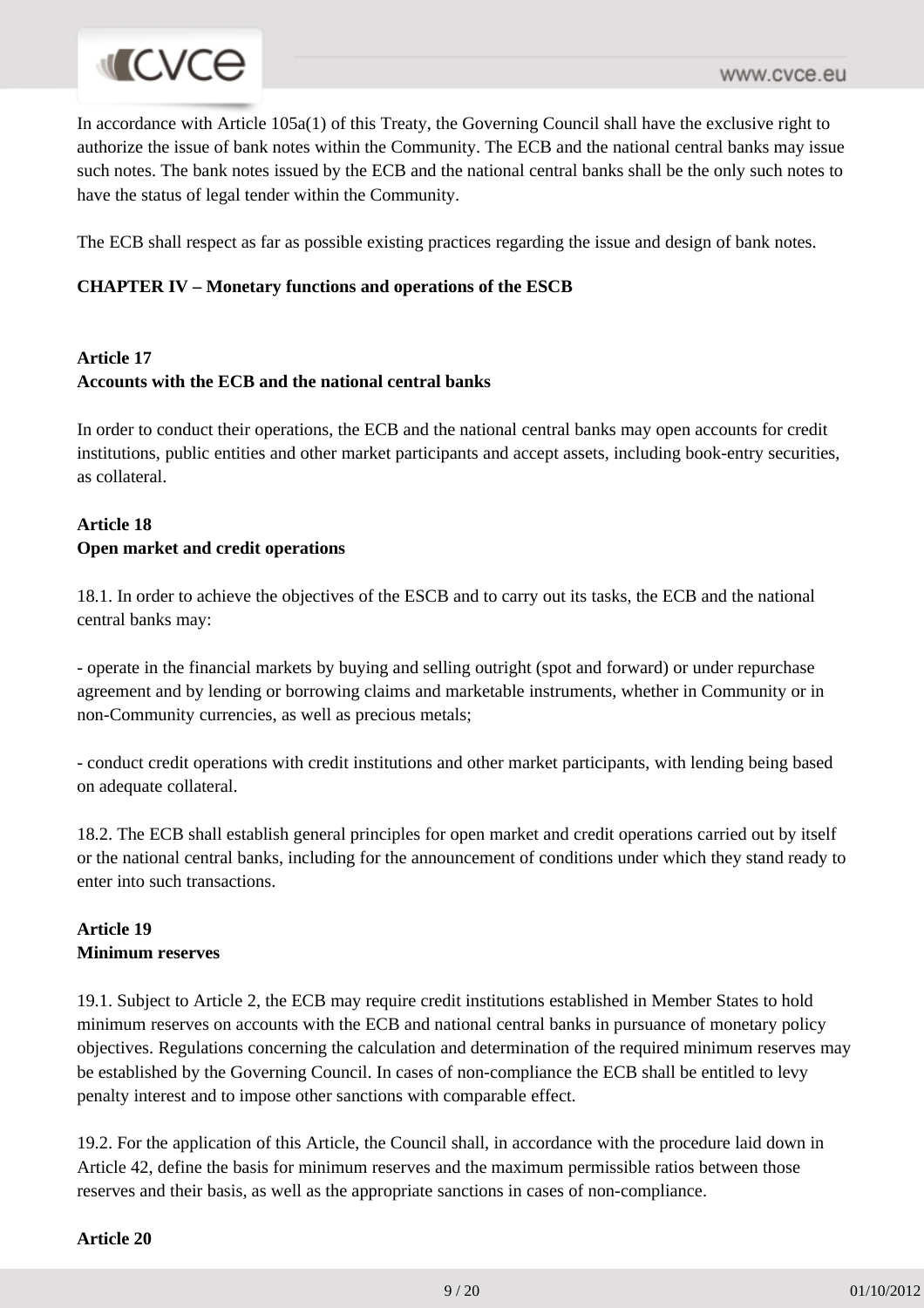#### **Other instruments of monetary control**

**MICVCO** 

The Governing Council may, by a majority of two thirds of the votes cast, decide upon the use of such other operational methods of monetary control as it sees fit, respecting Article 2.

The Council shall, in accordance with the procedure laid down in Article 42, define the scope of such methods if they impose obligations on third parties.

#### **Article 21 Operations with public entities**

21.1. In accordance with Article 104 of this Treaty, overdrafts or any other type of credit facility with the ECB or with the national central banks in favour of Community institutions or bodies, central governments, regional, local or other public authorities, other bodies governed by public law, or public undertakings of Member States shall be prohibited, as shall the purchase directly from them by the ECB or national central banks of debt instruments.

21.2. The ECB and national central banks may act as fiscal agents for the entities referred to in Article 21.1.

21.3. The provisions of this Article shall not apply to publicly-owned credit institutions which, in the context of the supply of reserves by central banks, shall be given the same treatment by national central banks and the ECB as private credit institutions.

#### **Article 22 Clearing and payment systems**

The ECB and national central banks may provide facilities, and the ECB may make regulations, to ensure efficient and sound clearing and payment systems within the Community and with other countries.

#### **Article 23 External operations**

The ECB and national central banks may:

- establish relations with central banks and financial institutions in other countries and, where appropriate, with international organizations;

- acquire and sell spot and forward all types of foreign exchange assets and precious metals; the term 'foreign exchange asset` shall include securities and all other assets in the currency of any country or units of account and in whatever form held;

- hold and manage the assets referred to in this Article;

- conduct all types of banking transactions in relations with third countries and international organizations, including borrowing and lending operations.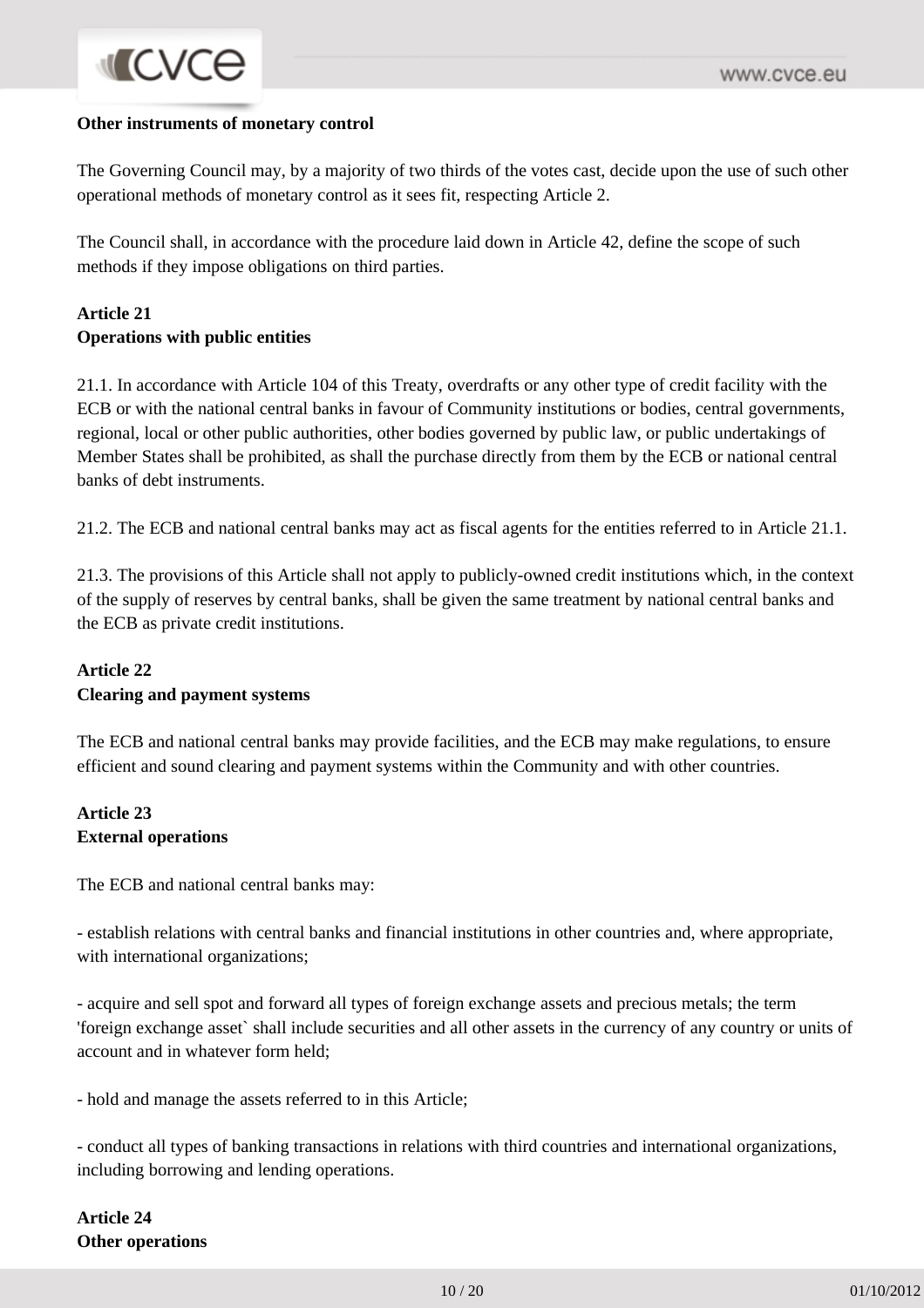# **MICVCO**

In addition to operations arising from their tasks, the ECB and national central banks may enter into operations for their administrative purposes or for their staff.

## **CHAPTER V – Prudential supervision**

# **Article 25 Prudential supervision**

25.1. The ECB may offer advice to and be consulted by the Council, the Commission and the competent authorities of the Member States on the scope and implementation of Community legislation relating to the prudential supervision of credit institutions and to the stability of the financial system.

25.2. In accordance with any decision of the Council under Article 105(6) of this Treaty, the ECB may perform specific tasks concerning policies relating to the prudential supervision of credit institutions and other financial institutions with the exception of insurance undertakings.

## **CHAPTER VI – Financial provisions of the ESCB**

## **Article 26 Financial accounts**

26.1. The financial year of the ECB and national central banks shall begin on the first day of January and end on the last day of December.

26.2. The annual accounts of the ECB shall be drawn up by the Executive Board, in accordance with the principles established by the Governing Council. The accounts shall be approved by the Governing Council and shall thereafter be published.

26.3. For analytical and operational purposes, the Executive Board shall draw up a consolidated balance sheet of the ESCB, comprising those assets and liabilities of the national central banks that fall within the ESCB.

26.4. For the application of this Article, the Governing Council shall establish the necessary rules for standardizing the accounting and reporting of operations undertaken by the national central banks.

## **Article 27 Auditing**

27.1. The accounts of the ECB and national central banks shall be audited by independent external auditors recommended by the Governing Council and approved by the Council. The auditors shall have full power to examine all books and accounts of the ECB and national central banks and obtain full information about their transactions.

27.2. The provisions of Article 188c of this Treaty shall only apply to an examination of the operational efficiency of the management of the ECB.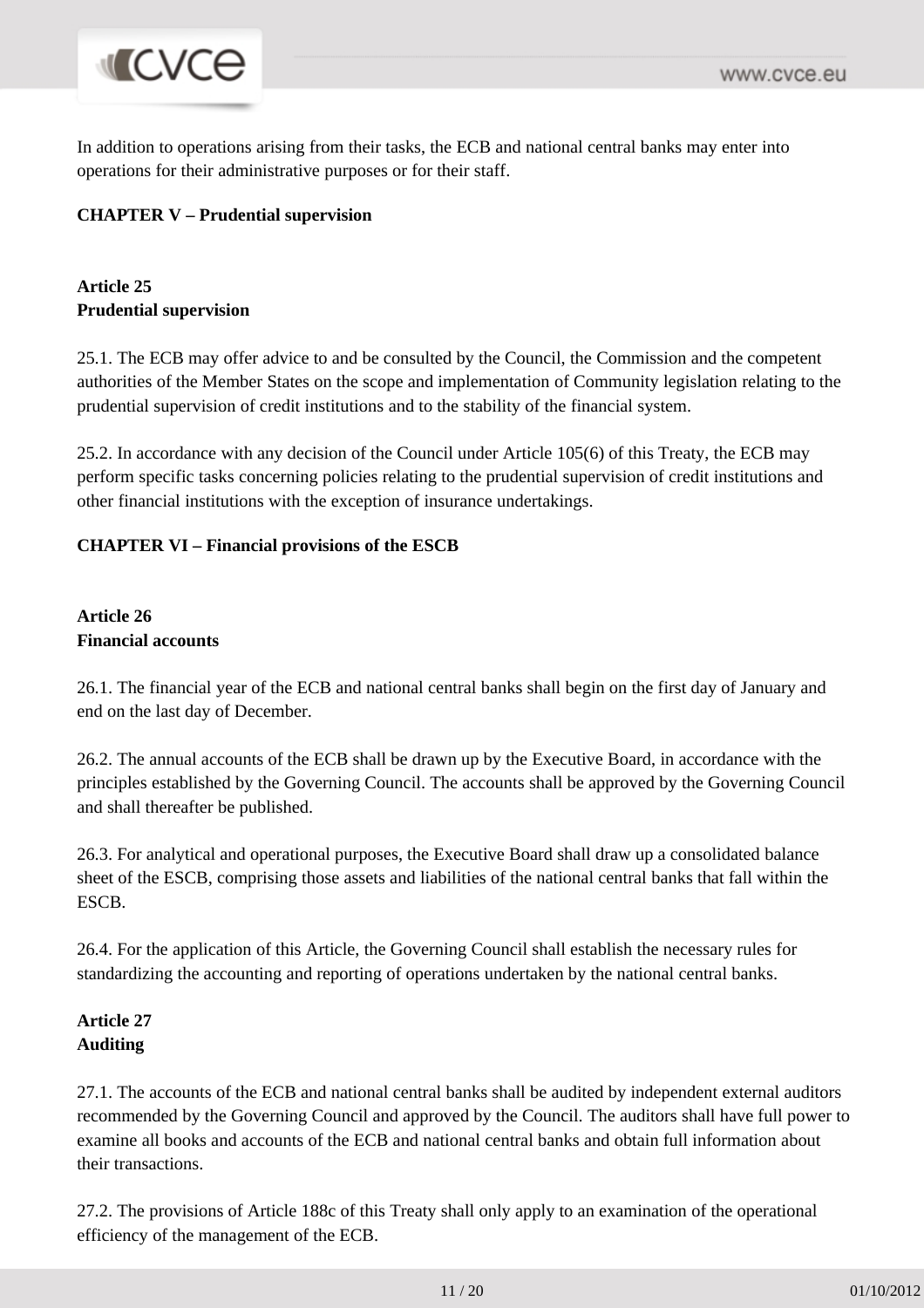# **MCVCe**

## **Article 28 Capital of the ECB**

28.1. The capital of the ECB, which shall become operational upon its establishment, shall be ECU 5 000 million. The capital may be increased by such amounts as may be decided by the Governing Council acting by the qualified majority provided for in Article 10.3, within the limits and under the conditions set by the Council under the procedure laid down in Article 42.

28.2. The national central banks shall be the sole subscribers to and holders of the capital of the ECB. The subscription of capital shall be according to the key established in accordance with Article 29.

28.3. The Governing Council, acting by the qualified majority provided for in Article 10.3, shall determine the extent to which and the form in which the capital shall be paid up.

28.4. Subject to Article 28.5, the shares of the national central banks in the subscribed capital of the ECB may not be transferred, pledged or attached.

28.5. If the key referred to in Article 29 is adjusted, the national central banks shall transfer among themselves capital shares to the extent necessary to ensure that the distribution of capital shares corresponds to the adjusted key. The Governing Council shall determine the terms and conditions of such transfers.

#### **Article 29 Key for capital subscription**

29.1. When in accordance with the procedure referred to in Article 109l(1) of this Treaty the ESCB and the ECB have been established, the key for subscription of the ECB's capital shall be established. Each national central bank shall be assigned a weighting in this key which shall be equal to the sum of:

- 50% of the share of its respective Member State in the population of the Community in the penultimate year preceding the establishment of the ESCB;

- 50% of the share of its respective Member State in the gross domestic product at market prices of the Community as recorded in the last five years preceding the penultimate year before the establishment of the ESCB;

The percentages shall be rounded up to the nearest multiple of 0.05 percentage points.

29.2. The statistical data to be used for the application of this Article shall be provided by the Commission in accordance with the rules adopted by the Council under the procedure provided for in Article 42.

29.3. The weightings assigned to the national central banks shall be adjusted every five years after the establishment of the ESCB by analogy with the provisions laid down in Article 29.1. The adjusted key shall apply with effect from the first day of the following year.

29.4. The Governing Council shall take all other measures necessary for the application of this Article.

**Article 30**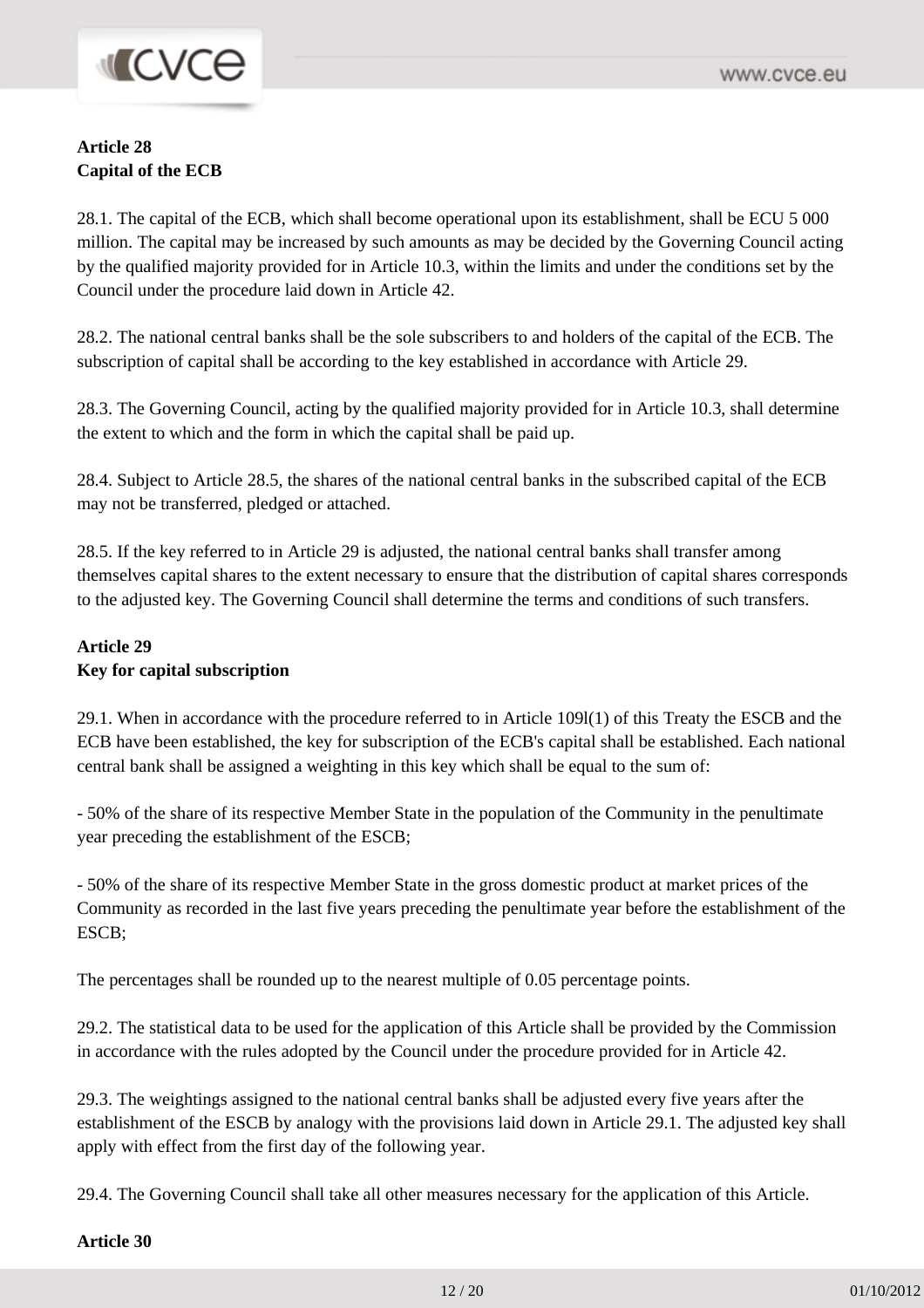#### **Transfer of foreign reserve assets to the ECB**

30.1. Without prejudice to Article 28, the ECB shall be provided by the national central banks with foreign reserve assets, other than Member States' currencies, ECUs, IMF reserve positions and SDRs, up to an amount equivalent to ECU 50 000 million. The Governing Council shall decide upon the proportion to be called up by the ECB following its establishment and the amounts called up at later dates. The ECB shall have the full right to hold and manage the foreign reserves that are transferred to it and to use them for the purposes set out in this Statute.

30.2. The contributions of each national central bank shall be fixed in proportion to its share in the subscribed capital of the ECB.

30.3. Each national central bank shall be credited by the ECB with a claim equivalent to its contribution. The Governing Council shall determine the denomination and remuneration of such claims.

30.4. Further calls of foreign reserve assets beyond the limit set in Article 30.1 may be effected by the ECB, in accordance with Article 30.2, within the limits and under the conditions set by the Council in accordance with the procedure laid down in Article 42.

30.5. The ECB may hold and manage IMF reserve positions and SDRs and provide for the pooling of such assets.

30.6. The Governing Council shall take all other measures necessary for the application of this Article.

#### **Article 31**

#### **Foreign reserve assets held by national central banks**

31.1. The national central banks shall be allowed to perform transactions in fulfilment of their obligations towards international organizations in accordance with Article 23.

31.2. All other operations in foreign reserve assets remaining with the national central banks after the transfers referred to in Article 30, and Member States' transactions with their foreign exchange working balances shall, above a certain limit to be established within the framework of Article 31.3, be subject to approval by the ECB in order to ensure consistency with the exchange rate and monetary policies of the Community.

31.3. The Governing Council shall issue guidelines with a view to facilitating such operations.

#### **Article 32**

#### **Allocation of monetary income of national central banks**

32.1. The income accruing to the national central banks in the performance of the ESCB's monetary policy function (hereinafter referred to as 'monetary income') shall be allocated at the end of each financial year in accordance with the provisions of this Article.

32.2. Subject to Article 32.3, the amount of each national central bank's monetary income shall be equal to its annual income derived from its assets held against notes in circulation and deposit liabilities to credit institutions. These assets shall be earmarked by national central banks in accordance with guidelines to be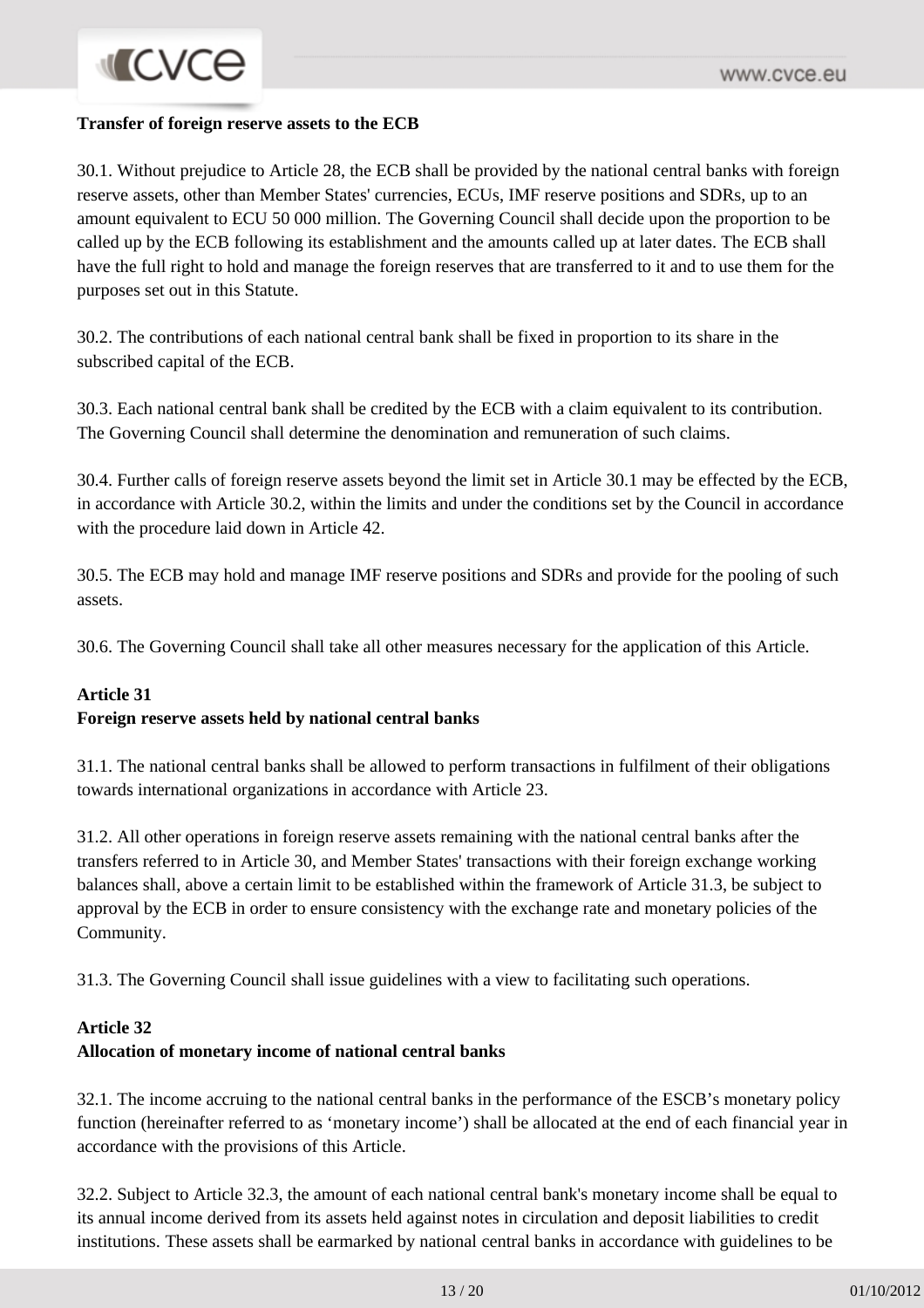# **INCVCE**

established by the Governing Council.

32.3. If, after the start of the third stage, the balance sheet structures of the national central banks do not, in the judgment of the Governing Council, permit the application of Article 32.2, the Governing Council, acting by a qualified majority, may decide that, by way of derogation from Article 32.2, monetary income shall be measured according to an alternative method for a period of not more than five years.

32.4. The amount of each national central bank's monetary income shall be reduced by an amount equivalent to any interest paid by that central bank on its deposit liabilities to credit institutions in accordance with Article 19.

The Governing Council may decide that national central banks shall be indemnified against costs incurred in connection with the issue of bank notes or in exceptional circumstances for specific losses arising from monetary policy operations undertaken for the ESCB. Indemnification shall be in a form deemed appropriate in the judgment of the Governing Council; these amounts may be offset against the national central banks' monetary income.

32.5. The sum of the national central banks' monetary income shall be allocated to the national central banks in proportion to their paid-up shares in the capital of the ECB, subject to any decision taken by the Governing Council pursuant to Article 33.2.

32.6. The clearing and settlement of the balances arising from the allocation of monetary income shall be carried out by the ECB in accordance with guidelines established by the Governing Council.

32.7. The Governing Council shall take all other measures necessary for the application of this Article.

# **Article 33 Allocation of net profits and losses of the ECB**

33.1. The net profit of the ECB shall be transferred in the following order:

(a) an amount to be determined by the Governing Council, which may not exceed 20% of the net profit, shall be transferred to the general reserve fund subject to a limit equal to 100% of the capital;

(b) the remaining net profit shall be distributed to the shareholders of the ECB in proportion to their paid-up shares.

33.2. In the event of a loss incurred by the ECB, the shortfall may be offset against the general reserve fund of the ECB and, if necessary, following a decision by the Governing Council, against the monetary income of the relevant financial year in proportion and up to the amounts allocated to the national central banks in accordance with Article 32.5.

# **CHAPTER VII – General provisions**

**Article 34 Legal acts**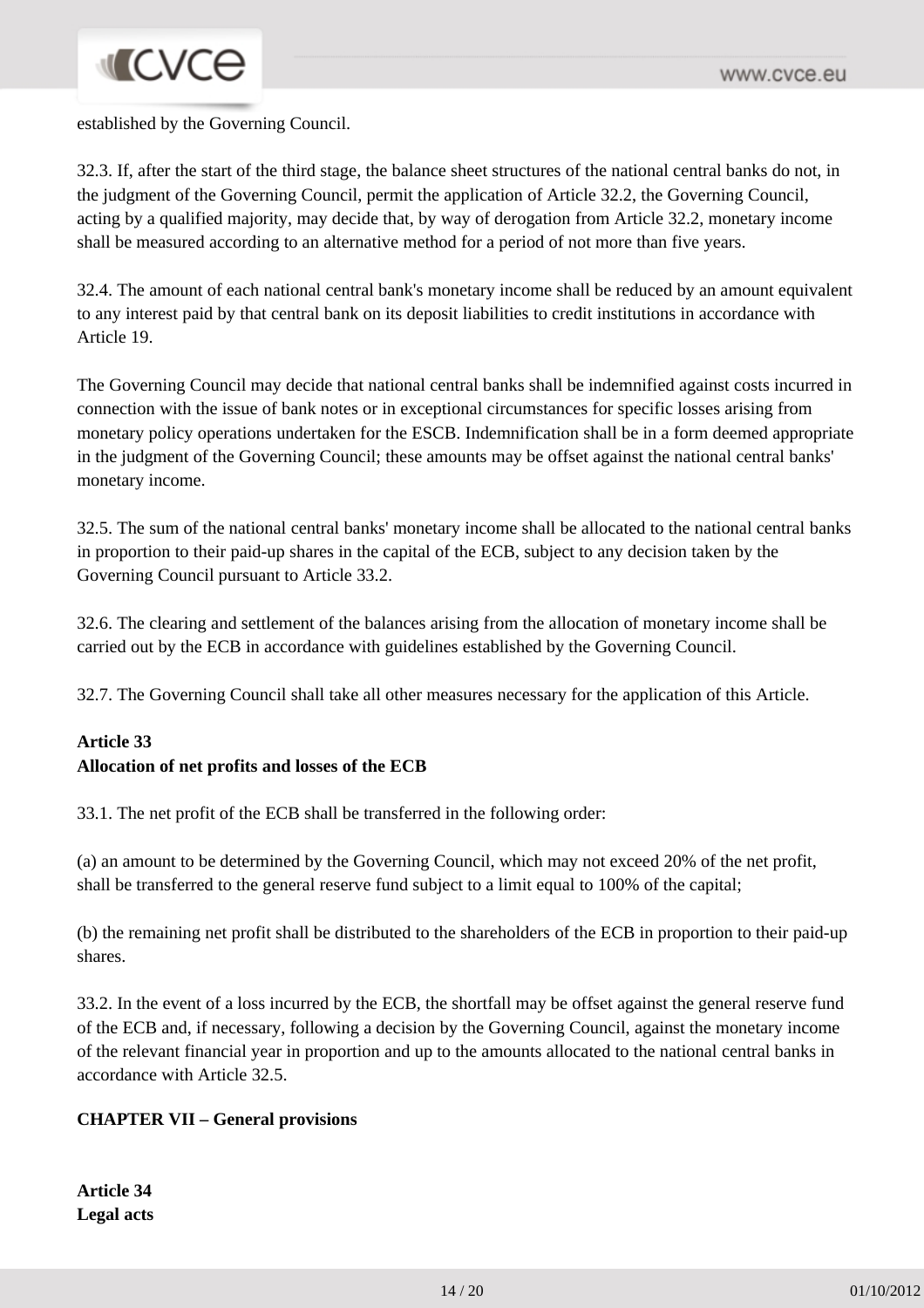# **INCVCe**

34.1. In accordance with Article 108a of this Treaty, the ECB shall:

- make regulations to the extent necessary to implement the tasks defined in Article 3.1, first indent, Articles 19.1, 22 or 25.2 and in cases which shall be laid down in the acts of the Council referred to in Article 42;

- take decisions necessary for carrying out the tasks entrusted to the ESCB under this Treaty and this Statute;

- make recommendations and deliver opinions.

34.2. A regulation shall have general application. It shall be binding in its entirety and directly applicable in all Member States.

Recommendations and opinions shall have no binding force.

A decision shall be binding in its entirety upon those to whom it is addressed.

Articles 190 to 192 of this Treaty shall apply to regulations and decisions adopted by the ECB.

The ECB may decide to publish its decisions, recommendations and opinions.

34.3. Within the limits and under the conditions adopted by the Council under the procedure laid down in Article 42, the ECB shall be entitled to impose fines or periodic penalty payments on undertakings for failure to comply with obligations under its regulations and decisions.

# **Article 35**

#### **Judicial control and related matters**

35.1. The acts or omissions of the ECB shall be open to review or interpretation by the Court of Justice in the cases and under the conditions laid down in this Treaty. The ECB may institute proceedings in the cases and under the conditions laid down in this Treaty.

35.2. Disputes between the ECB, on the one hand, and its creditors, debtors or any other person, on the other, shall be decided by the competent national courts, save where jurisdiction has been conferred upon the Court of Justice.

35.3. The ECB shall be subject to the liability regime provided for in Article 215 of this Treaty. The national central banks shall be liable according to their respective national laws.

35.4. The Court of Justice shall have jurisdiction to give judgment pursuant to any arbitration clause contained in a contract concluded by or on behalf of the ECB, whether that contract be governed by public or private law.

35.5. A decision of the ECB to bring an action before the Court of Justice shall be taken by the Governing Council.

35.6. The Court of Justice shall have jurisdiction in disputes concerning the fulfilment by a national central bank of obligations under this Statute. If the ECB considers that a national central bank has failed to fulfil an obligation under this Statute, it shall deliver a reasoned opinion on the matter after giving the national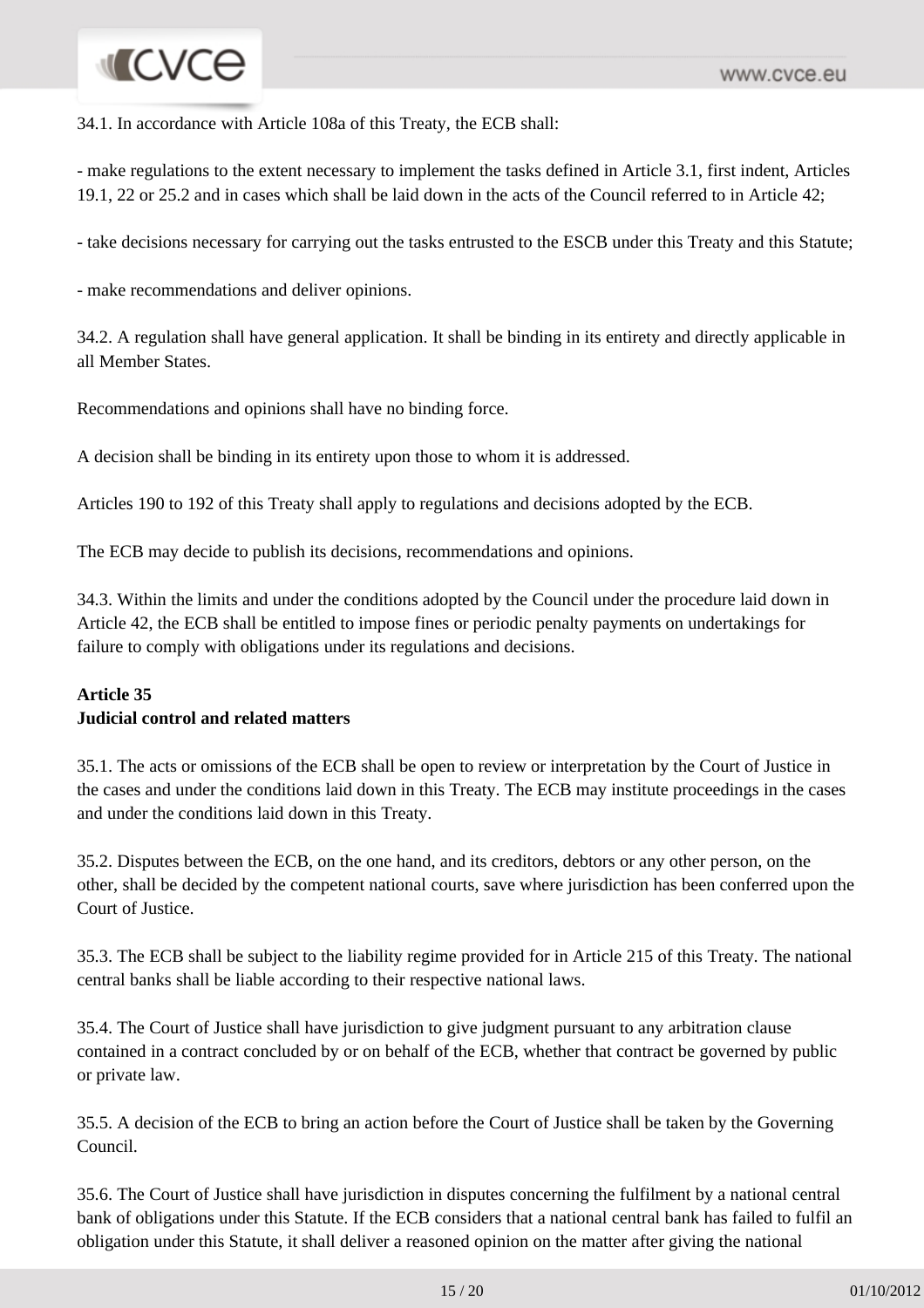

central bank concerned the opportunity to submit its observations. If the national central bank concerned does not comply with the opinion within the period laid down by the ECB, the latter may bring the matter before the Court of Justice.

# **Article 36 Staff**

36.1. The Governing Council, on a proposal from the Executive Board, shall lay down the conditions of employment of the staff of the ECB.

36.2. The Court of Justice shall have jurisdiction in any dispute between the ECB and its servants within the limits and under the conditions laid down in the conditions of employment.

**Article 37 Seat**

Before the end of 1992, the decision as to where the seat of the ECB will be established shall be taken by common accord of the governments of the Member States at the level of Heads of State or of Government.

# **Article 38 Professional secrecy**

38.1. Members of the governing bodies and the staff of the ECB and the national central banks shall be required, even after their duties have ceased, not to disclose information of the kind covered by the obligation of professional secrecy.

38.2. Persons having access to data covered by Community legislation imposing an obligation of secrecy shall be subject to such legislation.

## **Article 39 Signatories**

The ECB shall be legally committed to third parties by the President or by two members of the Executive Board or by the signatures of two members of the staff of the ECB who have been duly authorized by the President to sign on behalf of the ECB.

# **Article 40 Privileges and immunities**

The ECB shall enjoy in the territories of the Member States such privileges and immunities as are necessary for the performance of its tasks, under the conditions laid down in the Protocol on the Privileges and Immunities of the European Communities annexed to the Treaty establishing a Single Council and a Single Commission of the European Communities.

#### **CHAPTER VIII – Amendment of the statute and complementary legislation**

**Article 41**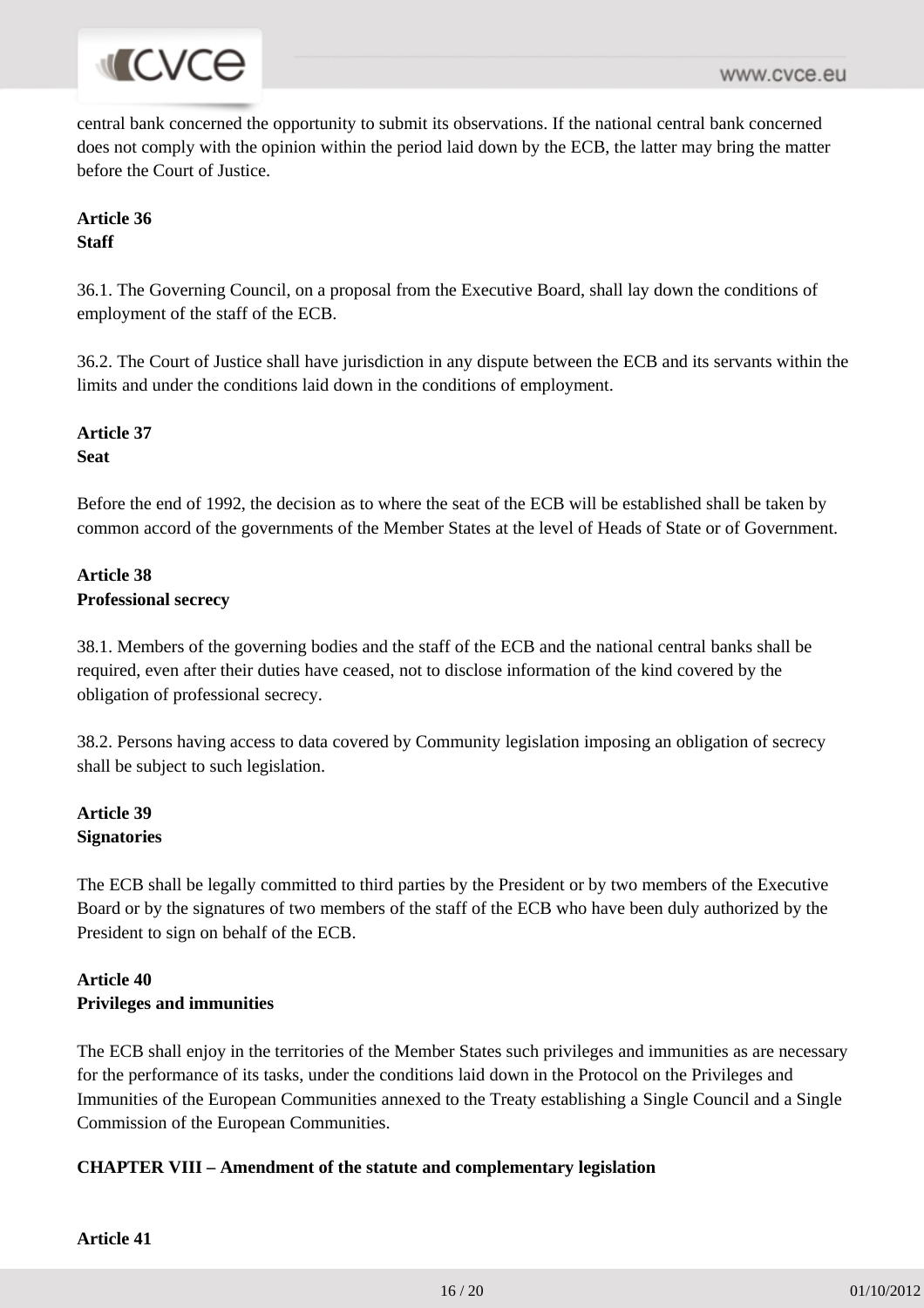#### **Simplified amendment procedure**

41.1. In accordance with Article 106(5) of this Treaty, Articles 5.1, 5.2, 5.3, 17, 18, 19.1, 22, 23, 24, 26, 32.2, 32.3, 32.4, 32.6, 33.1(a) and 36 of this Statute may be amended by the Council, acting either by a qualified majority on a recommendation from the ECB and after consulting the Commission, or unanimously on a proposal from the Commission and after consulting the ECB. In either case the assent of the European Parliament shall be required.

41.2. A recommendation made by the ECB under this Article shall require a unanimous decision by the Governing Council.

#### **Article 42 Complementary legislation**

In accordance with Article 106(6) of this Treaty, immediately after the decision on the date for the beginning of the third stage, the Council, acting by a qualified majority either on a proposal from the Commission and after consulting the European Parliament and the ECB or on a recommendation from the ECB and after consulting the European Parliament and the Commission, shall adopt the provisions referred to in Articles 4, 5.4, 19.2, 20, 28.1, 29.2, 30.4 and 34.3 of this Statute.

#### **CHAPTER IX – Transitional and other provisions for the ESCB**

## **Article 43 General provisions**

43.1. A derogation as referred to in Article 109k(1) of this Treaty shall entail that the following Articles of this Statute shall not confer any rights or impose any obligations on the Member State concerned: 3, 6, 9.2, 12.1, 14.3, 16, 18, 19, 20, 22, 23, 26.2, 27, 30, 31, 32, 33, 34, 50 and 52.

43.2. The central banks of Member States with a derogation as specified in Article 109k(1) of this Treaty shall retain their powers in the field of monetary policy according to national law.

43.3. In accordance with Article 109k(4) of this Treaty, 'Member States' shall be read as 'Member States without a derogation' in the following Articles of this Statute: 3, 11.2, 19, 34.2 and 50.

43.4. 'National central banks' shall be read as 'central banks of Member States without a derogation' in the following Articles of this Statute: 9.2, 10.1, 10.3, 12.1, 16, 17, 18, 22, 23, 27, 30, 31, 32, 33.2 and 52.

43.5. 'Shareholders' shall be read as 'central banks of Member States without a derogation' in Articles 10.3 and 33.1.

43.6. 'Subscribed capital of the ECB' shall be read as 'capital of the ECB subscribed by the central banks of Member States without a derogation' in Articles 10.3 and 30.2.

### **Article 44 Transitional tasks of the ECB**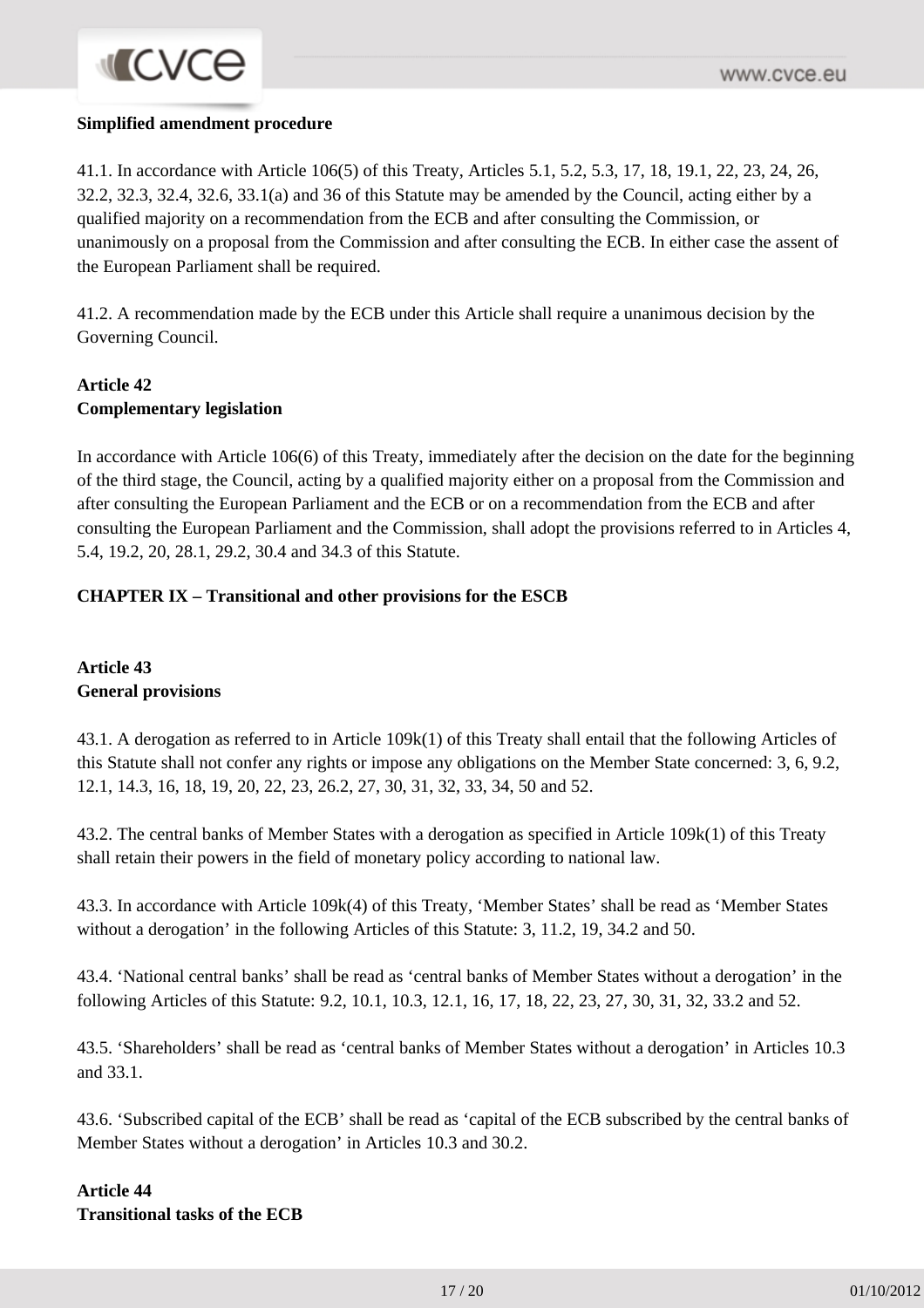# **I**CVCe

The ECB shall take over those tasks of the EMI which, because of the derogations of one or more Member States, still have to be performed in the third stage.

The ECB shall give advice in the preparations for the abrogation of the derogations specified in Article 109k of this Treaty.

# **Article 45 The General Council of the ECB**

45.1. Without prejudice to Article 106(3) of this Treaty, the General Council shall be constituted as a third decision-making body of the ECB.

45.2. The General Council shall comprise the President and Vice-President of the ECB and the Governors of the national central banks. The other members of the Executive Board may participate, without having the right to vote, in meetings of the General Council.

45.3. The responsibilities of the General Council are listed in full in Article 47 of this Statute.

## **Article 46**

# **Rules of procedure of the General Council**

46.1. The President or, in his absence, the Vice-President of the ECB shall chair the General Council of the ECB.

46.2. The President of the Council and a member of the Commission may participate, without having the right to vote, in meetings of the General Council.

46.3. The President shall prepare the meetings of the General Council.

46.4. By way of derogation from Article 12.3, the General Council shall adopt its Rules of Procedure.

46.5. The Secretariat of the General Council shall be provided by the ECB.

# **Article 47**

#### **Responsibilities of the General Council**

- 47.1. The General Council shall:
- perform the tasks referred to in Article 44;
- contribute to the advisory functions referred to in Articles 4 and 25.1.
- 47.2. The General Council shall contribute to:
- the collection of statistical information as referred to in Article 5;
- the reporting activities of the ECB as referred to in Article 15;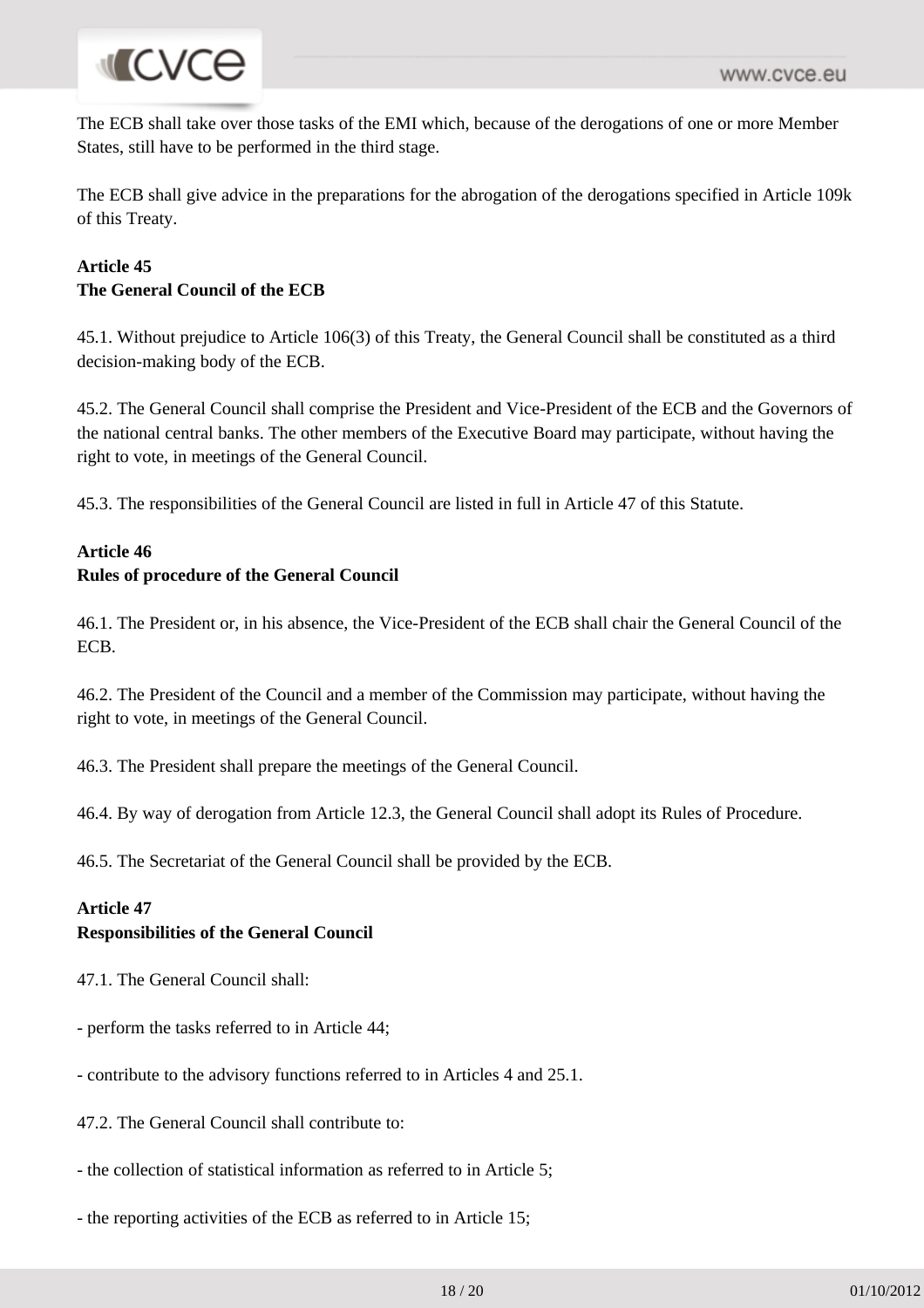# **INCVCe**

- the establishment of the necessary rules for the application of Article 26 as referred to in Article 26.4;

- the taking of all other measures necessary for the application of Article 29 as referred to in Article 29.4;

- the laying down of the conditions of employment of the staff of the ECB as referred to in Article 36.

47.3. The General Council shall contribute to the necessary preparations for irrevocably fixing the exchange rates of the currencies of Member States with a derogation against the currencies, or the single currency, of the Member States without a derogation, as referred to in Article 109l(5) of this Treaty.

47.4. The General Council shall be informed by the President of the ECB of decisions of the Governing Council.

#### **Article 48**

# **Transitional provisions for the capital of the ECB**

In accordance with Article 29.1 each national central bank shall be assigned a weighting in the key for subscription of the ECB's capital. By way of derogation from Article 28.3, central banks of Member States with a derogation shall not pay up their subscribed capital unless the General Council, acting by a majority representing at least two thirds of the subscribed capital of the ECB and at least half of the shareholders, decides that a minimal percentage has to be paid up as a contribution to the operational costs of the ECB.

### **Article 49**

#### **Deferred payment of capital, reserves and provisions of the ECB**

49.1. The central bank of a Member State whose derogation has been abrogated shall pay up its subscribed share of the capital of the ECB to the same extent as the central banks of other Member States without a derogation, and shall transfer to the ECB foreign reserve assets in accordance with Article 30.1. The sum to be transferred shall be determined by multiplying the ECU value at current exchange rates of the foreign reserve assets which have already been transferred to the ECB in accordance with Article 30.1, by the ratio between the number of shares subscribed by the national central bank concerned and the number of shares already paid up by the other national central banks.

49.2. In addition to the payment to be made in accordance with Article 49.1, the central bank concerned shall contribute to the reserves of the ECB, to those provisions equivalent to reserves, and to the amount still to be appropriated to the reserves and provisions corresponding to the balance of the profit and loss account as at 31 December of the year prior to the abrogation of the derogation. The sum to be contributed shall be determined by multiplying the amount of the reserves, as defined above and as stated in the approved balance sheet of the ECB, by the ratio between the number of shares subscribed by the central bank concerned and the number of shares already paid up by the other central banks.

#### **Article 50**

#### **Initial appointment of the members of the Executive Board**

When the Executive Board of the ECB is being established, the President, the Vice-President and the other members of the Executive Board shall be appointed by common accord of the governments of the Member States at the level of Heads of State or of Government, on a recommendation from the Council and after consulting the European Parliament and the Council of the EMI. The President of the Executive Board shall